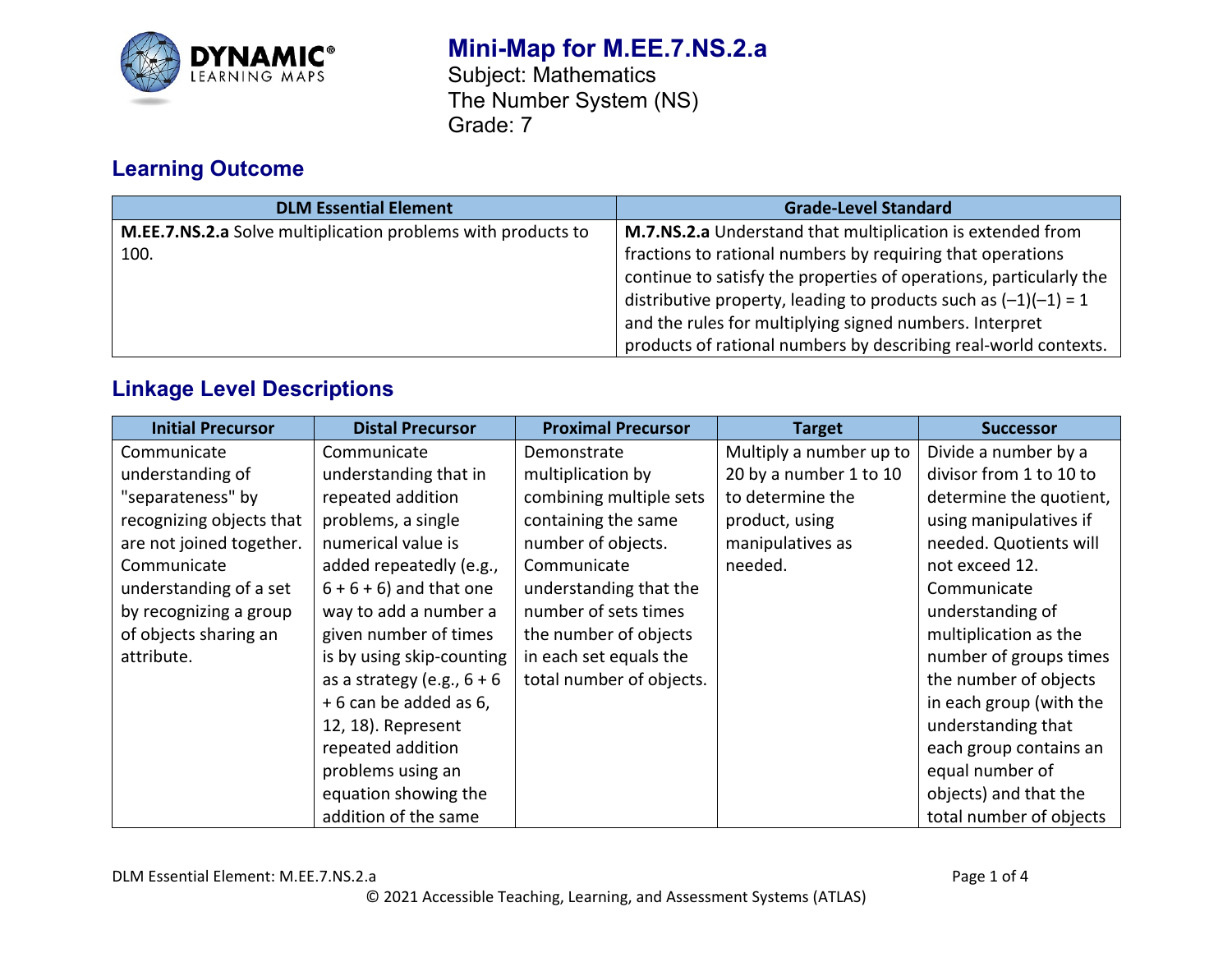| numeral the required        | (i.e., the product) can |
|-----------------------------|-------------------------|
| number of times, and        | then be divided by the  |
| find the correct sum        | number of groups to     |
| using an addition           | equal the number of     |
| strategy (e.g., $5 + 5 + 5$ | objects in each group,  |
| $= 15$ ).                   | and vice versa.         |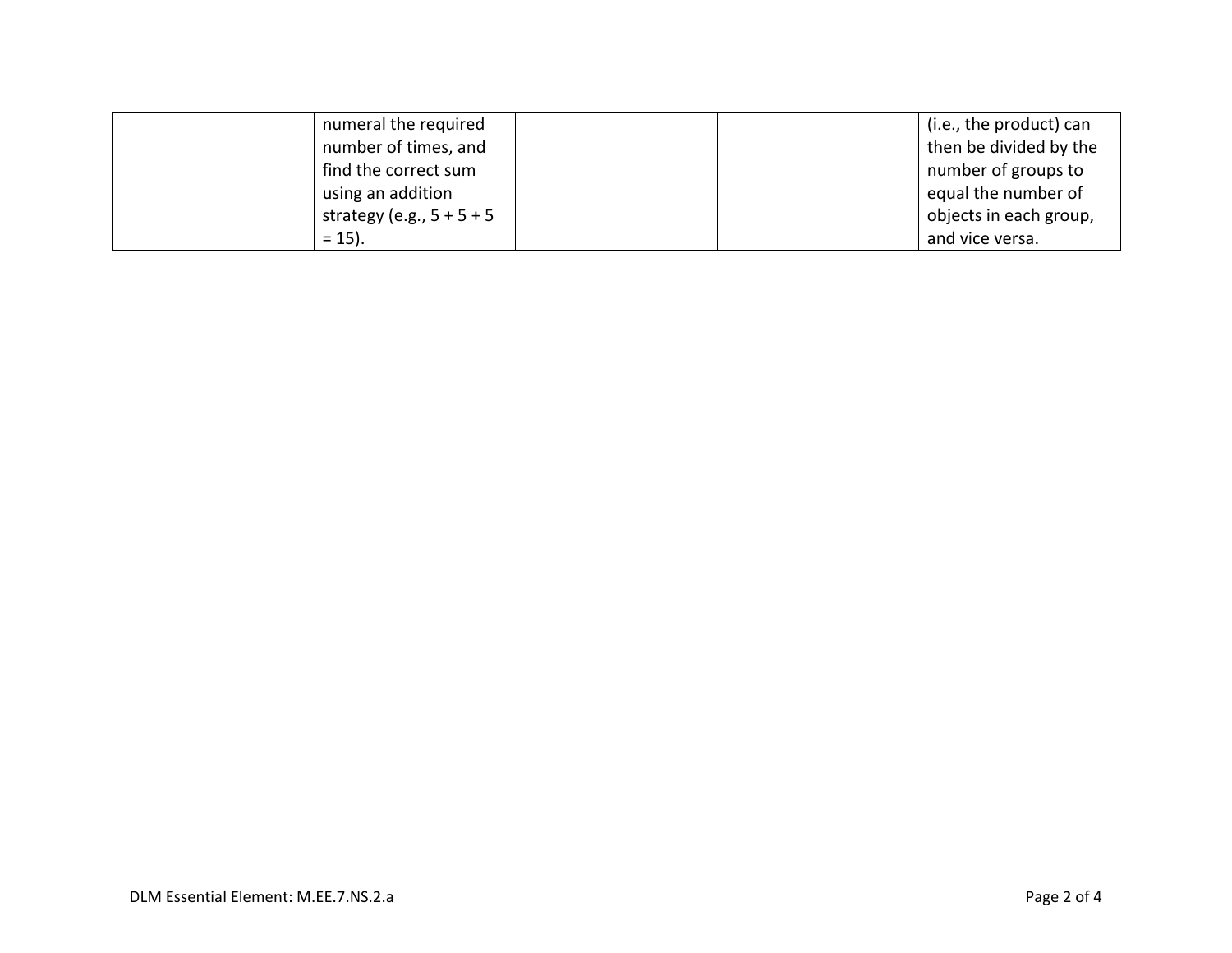#### **Initial Precursor and Distal Precursor Linkage Level Relationships to the Target**

Solving multiplication problems requires a student to be able to recognize that two or more sets or groups of items exist. Work on this skill using a variety of sets. Help students recognize when items are grouped together into a set or separated out. As educators present a set, they label it (e.g., two balls, one marker, three CDs), count the items, label it again, and encourage students to use numerals to label and count the separate sets. Use tools like the ten-frame to point out whole and parts (e.g., a row of 5 dots and a row of 4 dots are parts or subsets of 9).



### **Instructional Resources**

#### **Released Testlets**

See the [Guide to Practice Activities and Released Testlets.](https://dynamiclearningmaps.org/sites/default/files/documents/Manuals_Blueprints/Guide_to_Practice_Activities_and_Released_Testlets.pdf)

**Using Untested (UN) Nodes**

See the document [Using Mini-Maps to Plan Instruction.](https://dynamiclearningmaps.org/sites/default/files/documents/Using_Mini_Maps_to_Plan_Instruction.pdf)

*How is the Initial Precursor related to the Target? How is the Distal Precursor related to the Target?* As students' understanding of labeling and counting sets develops, they will begin working on adding items to a set and combining sets to create a new set. Additionally, students will work on developing an understanding of equal shares by actively participating in one-to-one distribution of objects to person, objects to objects, and objects to available space (e.g., giving each person in the group two pencils; given four counters, they would line up four more counters in front of or on top of the first set; given three chairs at a table, the student would place a cup on the table for each available chair). As students learn to work with sets and connect their understanding of equal shares to sets, educators will provide students experience with combining multiple sets (e.g., 3 sets with 4 counters each) and represent the problem (e.g.,  $4 + 4 + 4$ = ?). Students will also learn to represent the problem using a pencil or their communication system (e.g., the student is shown 4 equal sets each with 2 counters. The student counts the first set and writes a 2 or indicates 2, then writes or indicates the plus sign. The student repeats for all 4 sets and then indicates the equal sign and solves the problem.).